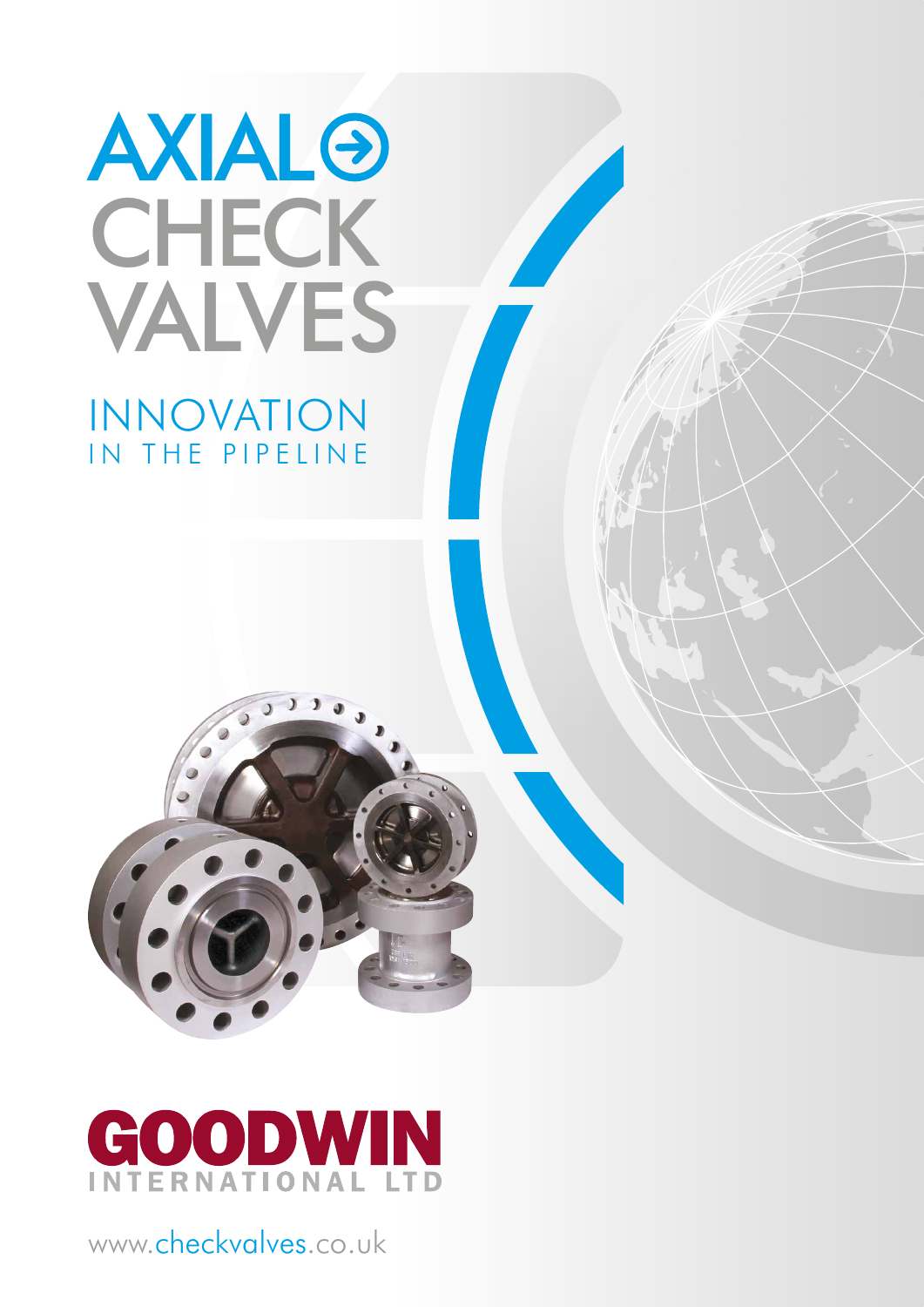

### Axial Check Valve Range

Goodwin® International is globally approved for its design, manufacture and supply of Dual Plate Check Valves and Non-Slam Axial Check Valves to the world's hydrocarbon, energy and process industries - upstream, midstream, downstream. With a track record of supply of over 35 years, Goodwin® has developed an enviable reputation for quality and reliability of product at internationally competitive prices. This high quality product is supported by an organisation that has extensive experience, knowledge and skill sets to meet today's stringent end-user specifications and their quality management systems expectations.

Having a range of axially operated non-slam check valves enables Goodwin® International to provide cost effective technical solutions for those critical / severe pump and compressor applications where reliability and high performance are an absolute necessity. The Goodwin® Axial Check Valve is founded on 80 years of proven and established design, technology and experience.

Based in the United Kingdom, Goodwin® sells internationally exporting to over 80 countries and providing its customers with outstanding service and support. Listed amongst its customers are the vast majority of the world's end users, both oil majors and national oil companies, and national and international engineering contractors.

### Goodwin® Axial Check Valves

#### 3 Valve Types

Type Z - Solid Disc: Sizes 1"-10" (DN 25 - 250) Type N - Ring Disc: Sizes 12"-88" (DN 300 - 2200) Type NZ - Ring Disc: Sizes 12"-88" (DN 300 - 2200)

#### 3 Face-to-Face Options

NK, NC - Compact Face-to-Face ZB, NB, NZ - Long Face-to-Face ZD, ND, NA - API 6D Face-to-Face

#### 5 Different Body Styles

Wafer; Flanged; Solid Lug; Hub-End; Compact Flange; Butt Weld End Sizes

1" - 88" (DN 25 - DN 2200)

#### Pressure Classes

ASME 150 - 2500, API 2000 - 20000, PN 10 - 400

#### **Materials**

Cast and Ductile Irons; Carbon Steels; Stainless Steels; Duplex and Super Duplex Stainless Steels; Aluminium Bronze; High Nickel Alloys; Titanium

#### Features

Designed, manufactured, assembled and tested in accordance with Quality Assurance System registered by BSI to BS EN ISO 9001.

Certifiable in compliance with European Pressure Directive (PED) 2014/68/EU to meet customer requirements when specified.

All bodies and discs certified to BS EN 10204 3.1 as a minimum.

No leakpath to atmosphere - No fugitive emissions.

Firetested design. Firetest approved and certified to API 6FA, API 6FD and BS EN ISO 10497.

Suitable for all installation positions

Solid Disc Type ZB





Ring Disc Type NB

Ring Disc Type NZ

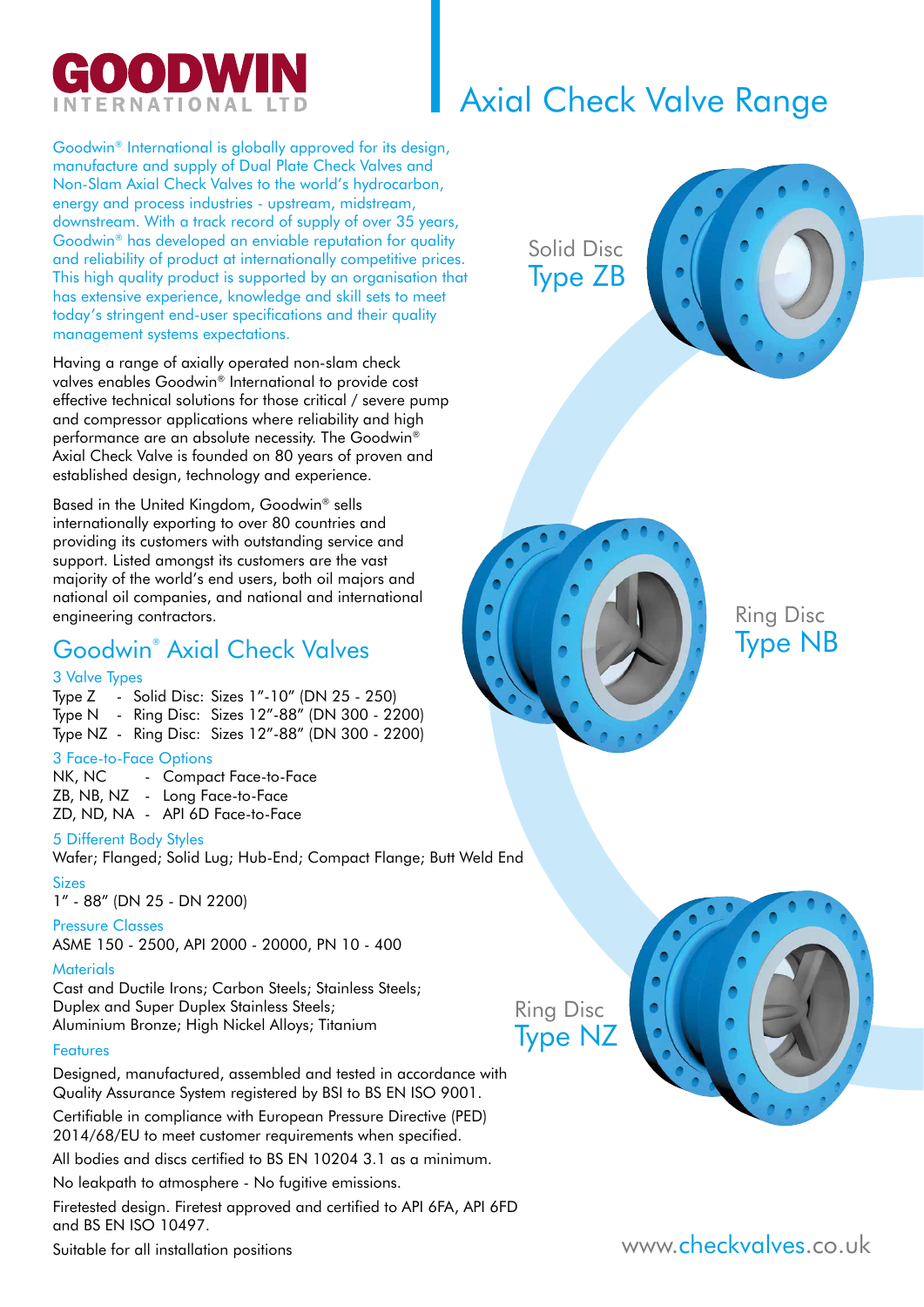### Axial Check Valve Specifications



## **Type Z** Solid Disc

The axial design allows for a streamlined flow path around the disc and diffuser providing high pressure recovery, thereby minimising pressure drop across the valve. This efficient design combined with the highly responsive nonslam operation make this valve ideal for high head, critical pump applications.



### **Type N** Radially Guided Ring Disc

The unique balanced ring disc design has friction-free disc guiding ensuring the disc remains light and responsive even in large sizes, essential for rapid nonslam closure. Mounted on a multiple spring and radial guide assembly, the disc moves freely without any frictional forces. Combining two ring-shaped annular flow paths with the excellent pressure recovery properties provided by the diffuser, the minimal pressure drop across the Type N valves gives lifetime energy savings when compared to more conventional check valve designs.



# **Type NZ** Centrally Guided Ring Disc

With the Type NZ the ring disc is centrally guided with a single spring. Using the same valve body as the Type N and with inner and outer disc diameters being the same in the two valves, the Type NZ provides the same internal flow profile and, consequently, the same minimal pressure drop as the Type N. The Type NZ displays the same dynamic behaviour as the Type N as the disc stroke is identical in the 2 valves and the friction in the Type NZ is negligible as the disc slides "balanced" on the guide bush.

All Goodwin Axial Check Valves offer the following features:

- Non-slam closure Metal sealing
- 
- 
- Low pressure loss High degree of shut-off
- Maintenance free Choice of face-to-face length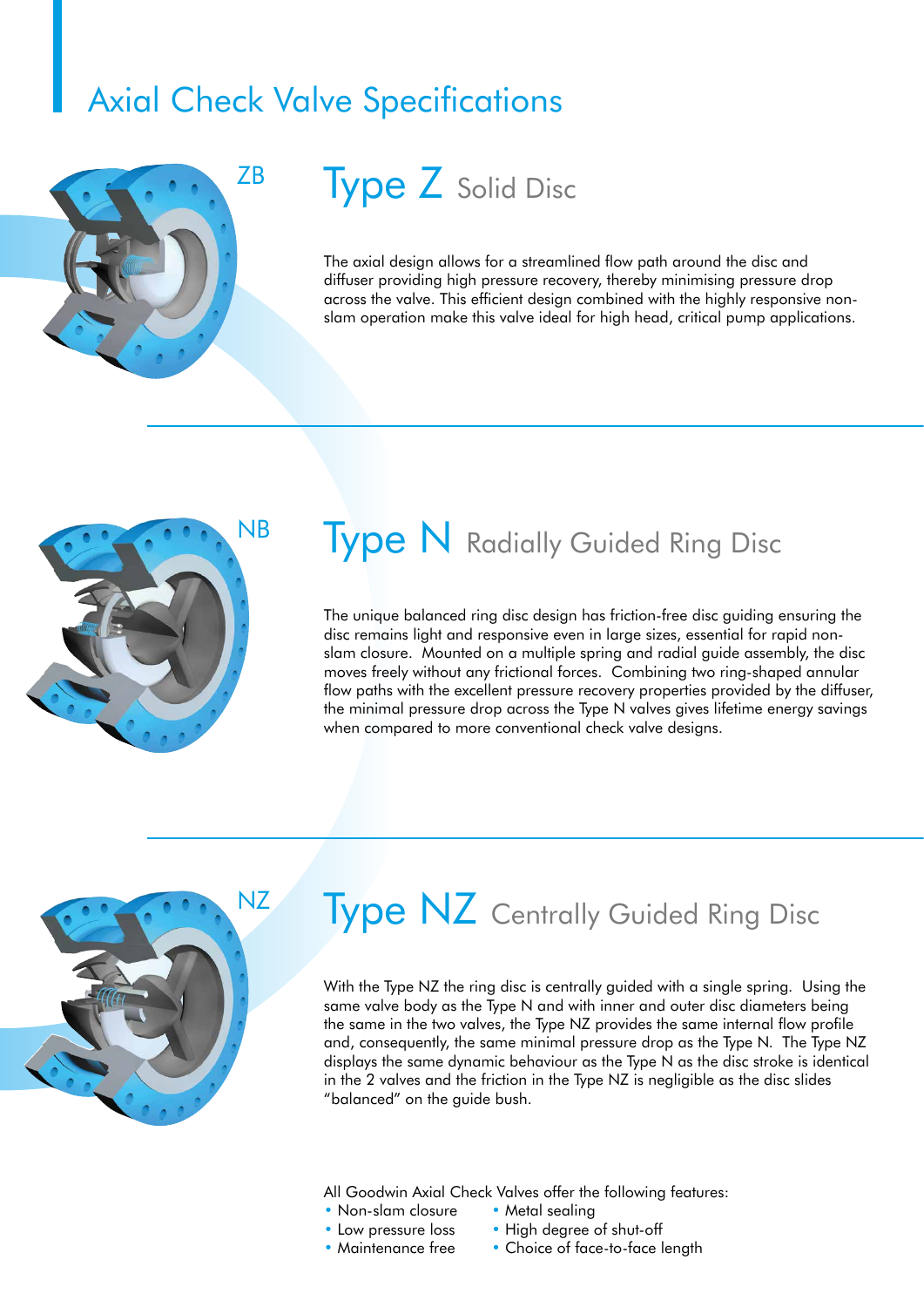Size range: 1" - 10" (DN 25 - DN 250) Pressure Class: ASME 150 - ASME 2500 API 2000 - API 10000

Type ZB This is Goodwin standard valve for sizes 1" – 10". With its optimum designed aerodynamic flow path through the valve the ZB results in very low pressure losses. Type ZD As Type ZB but with API 6D face-to-face dimensions.

The Z range is suitable for all liquid and gaseous fluids.

Size range: 12" - 88" (DN 300 - DN 2200) Pressure Class: ASME 150 - ASME 2500 API 2000 - API 10000

- Type NK The NK is the Goodwin standard lower cost solution where marginally higher pressure drops can be accepted. It offers the customer a shorter face-to-face length and lower weight than the Type NB.
- Type NB The NB is the Goodwin standard long face-to-face valve for 12" and larger, providing optimum pressure recovery performance and, hence, minimum pressure loss.
- Type ND As Type NB but with API 6D face-to-face dimensions.

The N range is suitable for all liquids.

Size range: 12" - 88" (DN 300 - DN 2200) Pressure Class: ASME 150 - ASME 2500 API 2000 - API 10000

- Type NC The NC is the Goodwin standard lower cost solution where marginally higher pressure drops can be accepted. It offers the customer a shorter face-to-face length and lower weight than the Type NZ.
- Type NZ The NZ is the Goodwin standard long face-to-face valve for 12" and larger, providing optimum pressure recovery performance and, hence, minimum pressure loss.
- Type NA As Type NZ but with API 6D face-to-face dimensions.

The N range is suitable for all gaseous fluids.

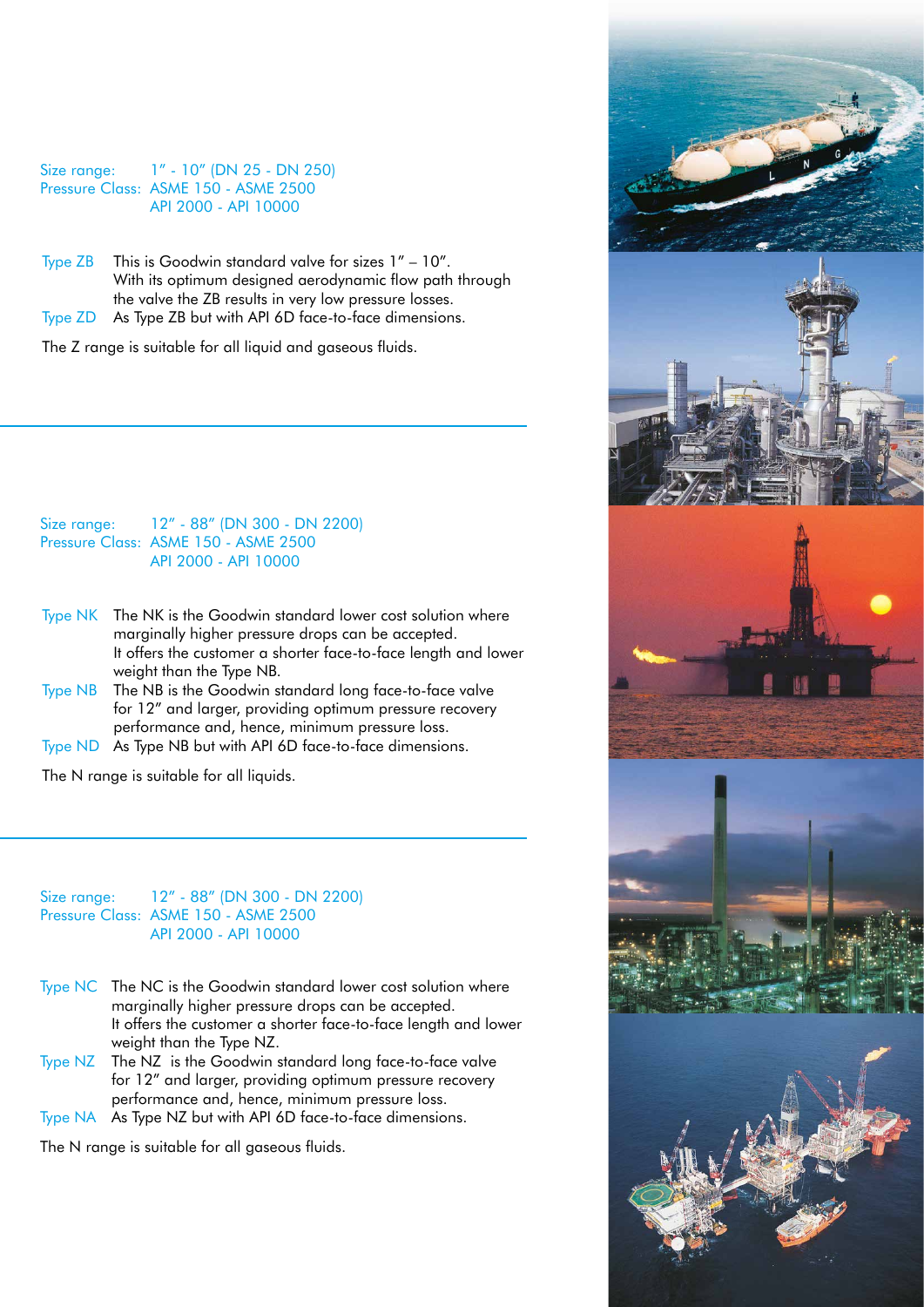Solid **Disc** 









Ring **Disc** 



### Facilities & Resources

Goodwin's Check Valve manufacturing facilities in Stoke-on-Trent, England, comprises of a Steel and Super Nickel alloy foundry (Goodwin Steel Castings) and a well equipped CNC machine shop with full design, fabrication, inspection and test facilities (Goodwin International).

The BS EN ISO 9001 foundry specialises in producing high integrity, pressure vessel castings from a few kilos to 18,000 kg in weight. The materials cast by the foundry include ductile and Ni-Resist ® irons, carbon and low alloy steels, stainless steels, duplex stainless steels and super nickel alloys such as Hastelloy ® and Alloy 625. Goodwin's ability to produce the special alloys is enhanced by its in-house 10 tonne AOD refining furnace.

The design, machine and assembly shops cover some 30,000m 2 and are equipped with 46 modern CNC machine tools that are the core of the production and are supplemented by many conventional machine tools.

The test facilities include six hydraulic hydrostatic test rigs, the largest of which has a 2500 tonne hydraulic ram, and two pneumatic test rigs. Cryogenic testing is also carried out on site where valves are cooled by nitrogen vapour/ liquid nitrogen at -196°C and leak tested with helium gas.

Valve design is carried out using 3D CAD and is verified on computers utilising finite element analysis and Flow Simulation programs. Both the foundry and the design, machining, assembly and test facilities are audited and accredited to BS EN ISO 9001.

#### Extensive in-house testing and laboratory facilities are available including:-

- Hydrostatic Pressure Testing (25000psig/1725barg)
- High Pressure Gas Testing (20000psig/1380barg)
- Low Temperature (-46°C) and Cryogenic Temperature (-196°C) Pressure Testing
- High Temperature Pressure Testing to 550°C
- Helium Leak Testing (Mass Spectrometer)
- Tensile / Bend / Impact / Hardness / Testing
- Corrosion Testing
- Metallography
- Magnetic Particle
- Dve Penetrant
- Ultrasonic Examination
- Radiography
- Chemical Analysis
- Alloy Verification / Positive Material Identification (PMI)
- Feritscope Verification
- CMM Measurement
- Laser Measurement
- Testing to API 6A all PSL levels
- Finite Element Analysis
- Computational Fluid Dynamics
- Scanning Electron Microscope